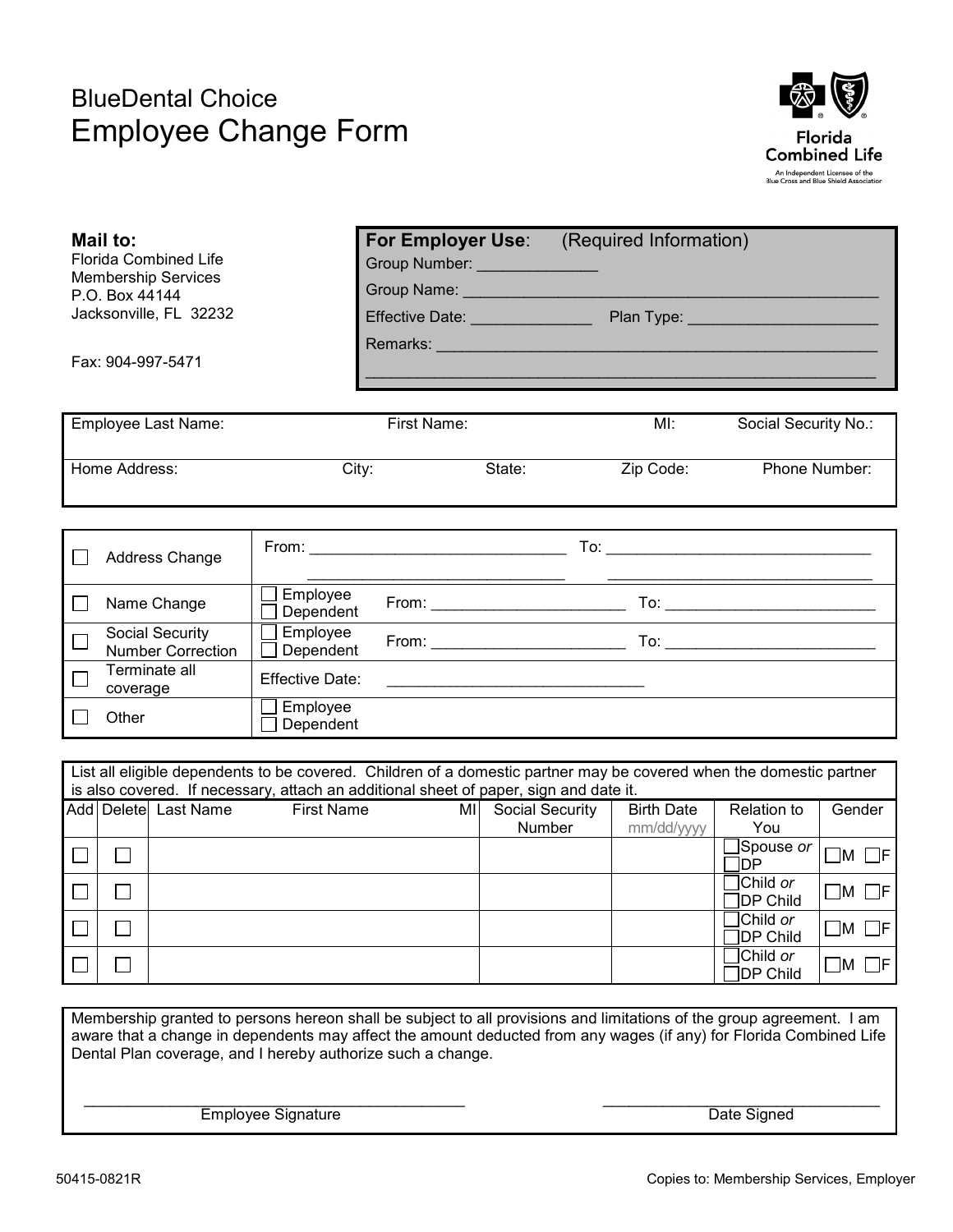## BlueDental Choice Employee Change Form



## **We can help**

If you, or someone you're helping, has questions about Florida Combined Life dental plans, you have the right to get help and information in your language at no cost. To talk to an interpreter, call 1-888-223-4892.

Si usted, o alguien a quien usted está ayudando, tiene preguntas acerca de Florida Combined Life dental plans, tiene derecho a obtener ayuda e información en su idioma sin costo alguno. Para hablar con un intérprete, llame al 1-888-223-4892.

Si oumenm oswa yon moun w ap ede gen kesyon konsènan Florida Combined Life dental plans, se dwa w pou resevwa asistans ak enfòmasyon nan lang ou pale a, san ou pa gen pou peye pou sa. Pou pale avèk yon entèprèt, rele nan 1-888-223-4892.

Nếu quý vị, hay người mà quý vị đang giúp đỡ, có câu hỏi về Florida Combined Life dental plans, quý vị sẽ có quyền được giúp và có thêm thông tin bằng ngôn ngữ của mình miễn phí. Để nói chuyện với một thông dịch viên, xin gọi 1-888-223-4892.

Se você, ou alguém a quem você está ajudando, tem perguntas sobre o Florida Combined Life dental plans, você tem o direito de obter ajuda e informação em seu idioma e sem custos. Para falar com um intérprete, ligue para 1-888-223-4892.

如果您,或是您正在協助的對象,有關於 插入項目的名稱 Florida Combined Life dental plans 方面的問題,您有權利免費以您的母語得到幫助和訊息。洽詢一位翻譯員,請撥電話 在此插入數字 1-888-223-4892。

Si vous, ou quelqu'un que vous êtes en train d'aider, a des questions à propos de Florida Combined Life dental plans, vous avez le droit d'obtenir de l'aide et l'information dans votre langue à aucun coût. Pour parler à un interprète, appelez 1-888-223-4892.

Kung ikaw, o ang iyong tinutulangan, ay may mga katanungan tungkol sa Florida Combined Life dental plans, may karapatan ka na makakuha ng tulong at impormasyon sa iyong wika ng walang gastos. Upang makausap ang isang tagasalin, tumawag sa 1-888-223-4892.

Если у вас или лица, которому вы помогаете, имеются вопросы по поводу Florida Combined Life dental plans, то вы имеете право на бесплатное получение помощи и информации на вашем языке. Для разговора с переводчиком позвоните по телефону 1-888-223-4892.

> نإ ناك كيدل وأ ىدل صخش هدعاست ةلئسأ صوصخب plans dental Life Combined Florida ، كيدلف قحلا يف لوصحلا ىلع ةدعاسملا تامولعملاو ةيرورضلا كتغلب نم نود ةیا ةفلكت. ثدحتلل عم مجرتم لصتا ـب .1-888-223-4892

Se tu o qualcuno che stai aiutando avete domande su Florida Combined Life dental plans, hai il diritto di ottenere aiuto e informazioni nella tua lingua gratuitamente. Per parlare con un interprete, puoi chiamare 1-888-223-4892.

Falls Sie oder jemand, dem Sie helfen, Fragen zum Florida Combined Life dental plans haben, haben Sie das Recht, kostenlose Hilfe und Informationen in Ihrer Sprache zu erhalten. Um mit einem Dolmetscher zu sprechen, rufen Sie bitte die Nummer 1-888-223-4892 an.

만약 귀하 또는 귀하가 돕고 있는 어떤 사람이 Florida Combined Life dental plans 에 관해서 질문이 있다면 귀하는 그러한 도움과 정보를 귀하의 언어로 비용 부담없이 얻을 수 있는 권리가 있습니다. 그렇게 통역사와 얘기하기 위해서는 1-888-223-4892 로 전화하십시오.

Jeśli Ty lub osoba, której pomagasz ,macie pytania odnośnie Florida Combined Life dental plans, masz prawo do uzyskania bezpłatnej informacji i pomocy we własnym języku .Aby porozmawiać z tłumaczem, zadzwoń pod numer 1-888-223-4892.